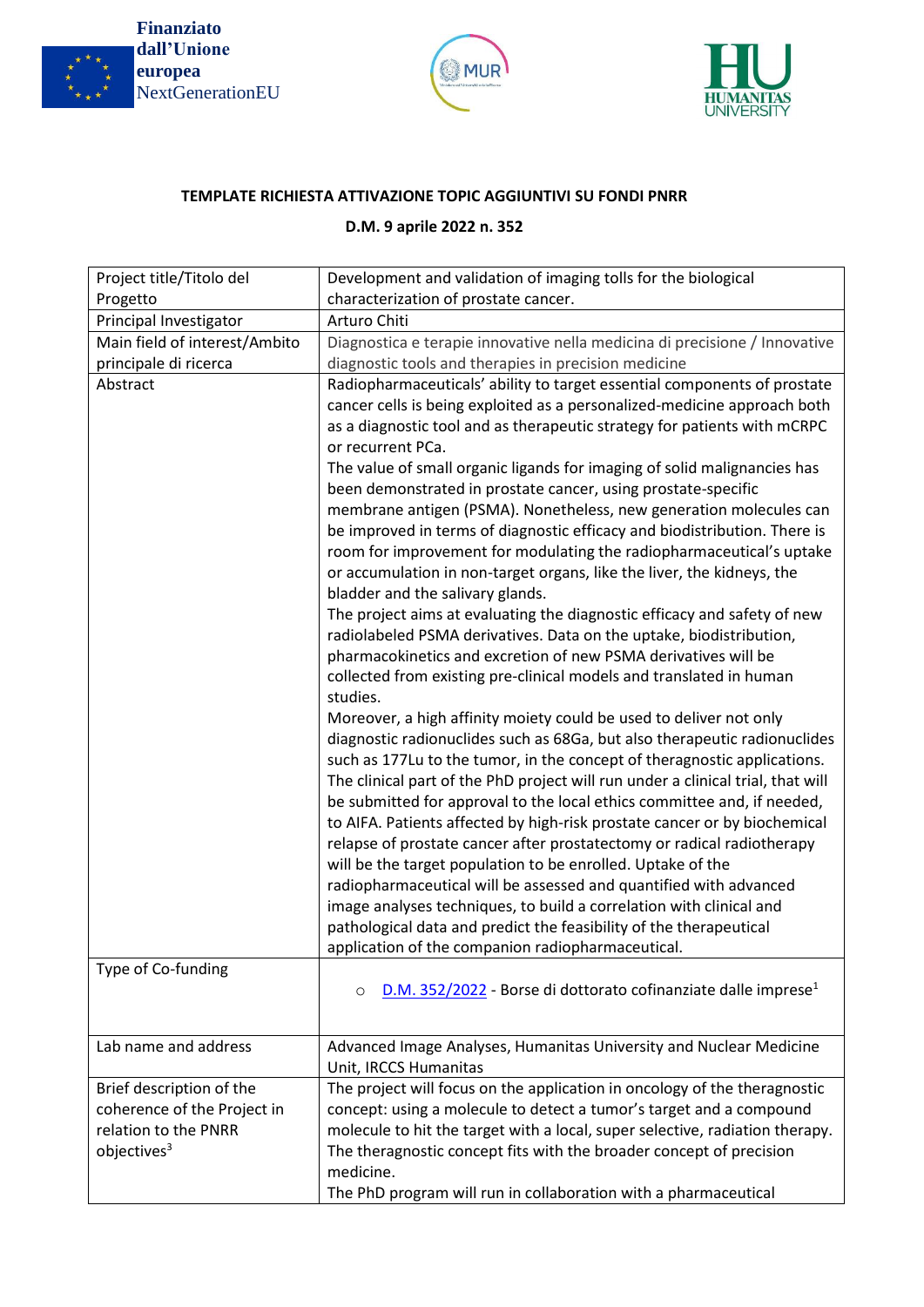

**Finanziato dall'Unione europea** NextGenerationEU





|                                                                         | company, Bracco, that has an established and prominent role in the<br>diagnostic imaging field. The clinical applications will be developed in the<br>Nuclear Medicine Unit of the Humanitas Cancer Center, that has the<br>capabilities of producing radiopharmaceuticals and run clinical trials. The<br>PhD candidate will be motivated to generated data that will be available<br>according to the principles of Open Science.<br>Humanitas University has an international reputation and several<br>connections with well-known Universities. Bracco is an international<br>company with relevant research interests worldwide. This will be an<br>excellent environment for a PhD candidate aiming at building her/his<br>education at a European level.<br>Results of the PhD project will contribute to sustain Italian and European<br>research in the field of radiopharmaceuticals.                                                                                                                                                                                                                                                                                                                                                                                                                                                                                                                                                                                                                                                                                                                                                                                                                                                                                                                 |
|-------------------------------------------------------------------------|------------------------------------------------------------------------------------------------------------------------------------------------------------------------------------------------------------------------------------------------------------------------------------------------------------------------------------------------------------------------------------------------------------------------------------------------------------------------------------------------------------------------------------------------------------------------------------------------------------------------------------------------------------------------------------------------------------------------------------------------------------------------------------------------------------------------------------------------------------------------------------------------------------------------------------------------------------------------------------------------------------------------------------------------------------------------------------------------------------------------------------------------------------------------------------------------------------------------------------------------------------------------------------------------------------------------------------------------------------------------------------------------------------------------------------------------------------------------------------------------------------------------------------------------------------------------------------------------------------------------------------------------------------------------------------------------------------------------------------------------------------------------------------------------------------------|
| N. of months abroad (min. 6,                                            | 18                                                                                                                                                                                                                                                                                                                                                                                                                                                                                                                                                                                                                                                                                                                                                                                                                                                                                                                                                                                                                                                                                                                                                                                                                                                                                                                                                                                                                                                                                                                                                                                                                                                                                                                                                                                                               |
| max. 18) [compulsory]                                                   |                                                                                                                                                                                                                                                                                                                                                                                                                                                                                                                                                                                                                                                                                                                                                                                                                                                                                                                                                                                                                                                                                                                                                                                                                                                                                                                                                                                                                                                                                                                                                                                                                                                                                                                                                                                                                  |
| Name of the research                                                    | <b>Bracco</b>                                                                                                                                                                                                                                                                                                                                                                                                                                                                                                                                                                                                                                                                                                                                                                                                                                                                                                                                                                                                                                                                                                                                                                                                                                                                                                                                                                                                                                                                                                                                                                                                                                                                                                                                                                                                    |
| institution/company abroad                                              |                                                                                                                                                                                                                                                                                                                                                                                                                                                                                                                                                                                                                                                                                                                                                                                                                                                                                                                                                                                                                                                                                                                                                                                                                                                                                                                                                                                                                                                                                                                                                                                                                                                                                                                                                                                                                  |
| N. of months of internship                                              | 18                                                                                                                                                                                                                                                                                                                                                                                                                                                                                                                                                                                                                                                                                                                                                                                                                                                                                                                                                                                                                                                                                                                                                                                                                                                                                                                                                                                                                                                                                                                                                                                                                                                                                                                                                                                                               |
| (min. 6, max. 18)                                                       |                                                                                                                                                                                                                                                                                                                                                                                                                                                                                                                                                                                                                                                                                                                                                                                                                                                                                                                                                                                                                                                                                                                                                                                                                                                                                                                                                                                                                                                                                                                                                                                                                                                                                                                                                                                                                  |
| [compulsory only for D.M. 352/2022]<br>Name of the company <sup>3</sup> | <b>Bracco</b>                                                                                                                                                                                                                                                                                                                                                                                                                                                                                                                                                                                                                                                                                                                                                                                                                                                                                                                                                                                                                                                                                                                                                                                                                                                                                                                                                                                                                                                                                                                                                                                                                                                                                                                                                                                                    |
| Scientific references                                                   | Afshar-Oromieh A, Malcher A, Eder M, et al. Pet imaging with a<br>$\bullet$                                                                                                                                                                                                                                                                                                                                                                                                                                                                                                                                                                                                                                                                                                                                                                                                                                                                                                                                                                                                                                                                                                                                                                                                                                                                                                                                                                                                                                                                                                                                                                                                                                                                                                                                      |
|                                                                         | [68ga]gallium-labelled psma ligand for the diagnosis of prostate<br>cancer: Biodistribution in humans and first evaluation of tumour<br>lesions. Eur J Nucl Med Mol Imaging. 2013;40:486-495.<br>Afshar-Oromieh A, Zechmann CM, Malcher A, et al. Comparison<br>of PET imaging with a 68Ga-labelled PSMA ligand and 18F-<br>choline-based PET/CT for the diagnosis of recurrent prostate<br>cancer. Eur J Nucl Med Mol Imaging. 2014;41:11-20.<br>Maurer T, Gschwend JE, Rauscher I, et al. Diagnostic efficacy of<br>68Gallium-PSMA positron emission tomography compared to<br>conventional imaging for lymph node staging of 130 consecutive<br>patients with intermediate to high risk prostate cancer. J Urol<br>[Internet]. Elsevier Ltd; 2016;195:1436-1443. Available from:<br>http://dx.doi.org/10.1016/j.juro.2015.12.025<br>Kuten J, Fahoum I, Savin Z, et al. Head-to-head comparison of<br>68Ga-PSMA-11 with 18F-PSMA-1007 PET/CT in staging prostate<br>cancer using histopathology and immunohistochemical analysis<br>as a reference standard. J Nucl Med. 2020;61:527-532.<br>Afshar-Oromieh A, Avtzi E, Giesel FL, et al. The diagnostic value<br>of PET/CT imaging with the 68Ga-labelled PSMA ligand HBED-CC<br>in the diagnosis of recurrent prostate cancer. Eur J Nucl Med Mol<br>2015;42:197-209.<br>Imaging<br>[Internet].<br>Available<br>from:<br>http://link.springer.com/10.1007/s00259-014-2949-6<br>Afshar-Oromieh A, Holland-Letz T, Giesel FL, et al. Diagnostic<br>performance of 68Ga-PSMA-11 (HBED-CC) PET/CT in patients<br>with recurrent prostate cancer: evaluation in 1007 patients. Eur J<br>Nucl Med Mol Imaging. European Journal of Nuclear Medicine<br>and Molecular Imaging; 2017;44:1258-1268.<br>Fendler WP, Calais J, Eiber M, et al. Assessment of 68Ga-PSMA- |